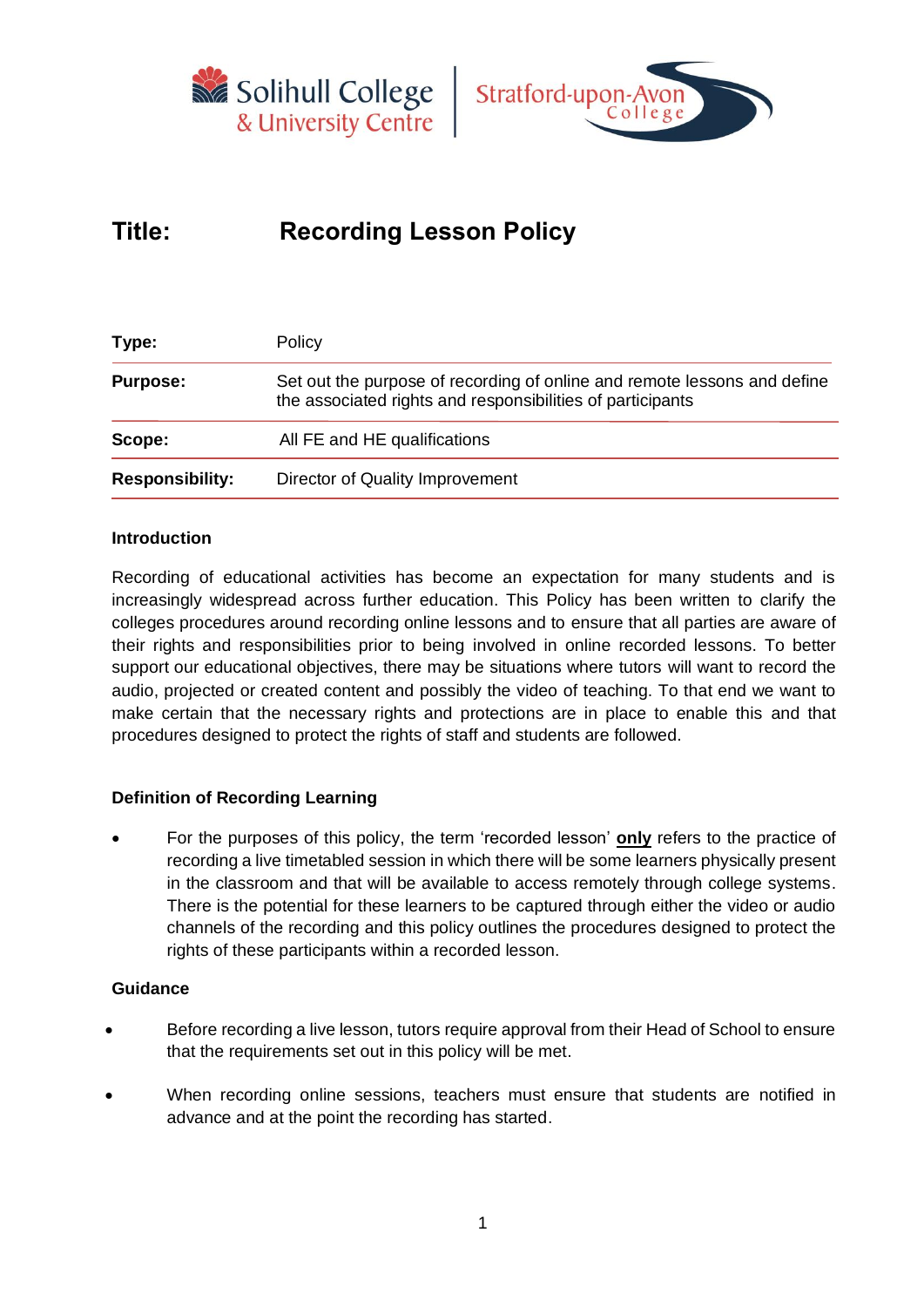## **Rights and Responsibilities**

- In line with staff contracts of employment, Solihull College & University Centre will hold the copyright in the recording (including rights in the sound recording).
- By recording their teaching, staff give permission to the College to capture these educational activities and use the recordings and rights in any performance solely for internal educational purposes.
- Unless there is a prior agreement to the contrary any recordings will only be used by the College for educational purposes and not for professional capabilities review purposes.
- Staff must comply at all times with copyright legislation relating to their lectures and educational activities. Staff are encouraged to make use of creative commons content in their lectures wherever practicable.
- Students have the right to ask for a recording to be paused or stopped where personal or sensitive data may be shared.
- Any unauthorised capture or sharing of recorded live sessions (on the part of staff or students) will be subject to college disciplinary processes.
- The facility to record lessons in MS Teams is unavailable to students as they are not permitted to record online class sessions unless there is a learning support need identified through an EHCP.
	- o Students who have prior agreement to record a lesson must obtain the prior consent of the lecturer and all other learners present at the beginning of each such seminar, tutorial or event. This is because recording the seminar or tutorial may well also capture identifiable students and/or members of the public and they would each need to give their consent to their being recorded.
- The College reserves the right to enforce student disciplinary regulations where students do not adhere to the conditions outlined in this policy.
- One-to-one meetings with students should be recorded for safeguarding purposes but still require the consent of the learner.

#### **Storage and Safe Keeping**

- Recorded sessions will be stored in Microsoft Stream or the OneDrive of the relevant teacher and can be linked to another college system where appropriate (such as Moodle/Teams/Class Notebook) to support students in accessing them.
- Recordings submitted and their accompanying materials must be stored securely and be password protected. These recordings will only be accessible by relevant students or College staff who have authorised access.